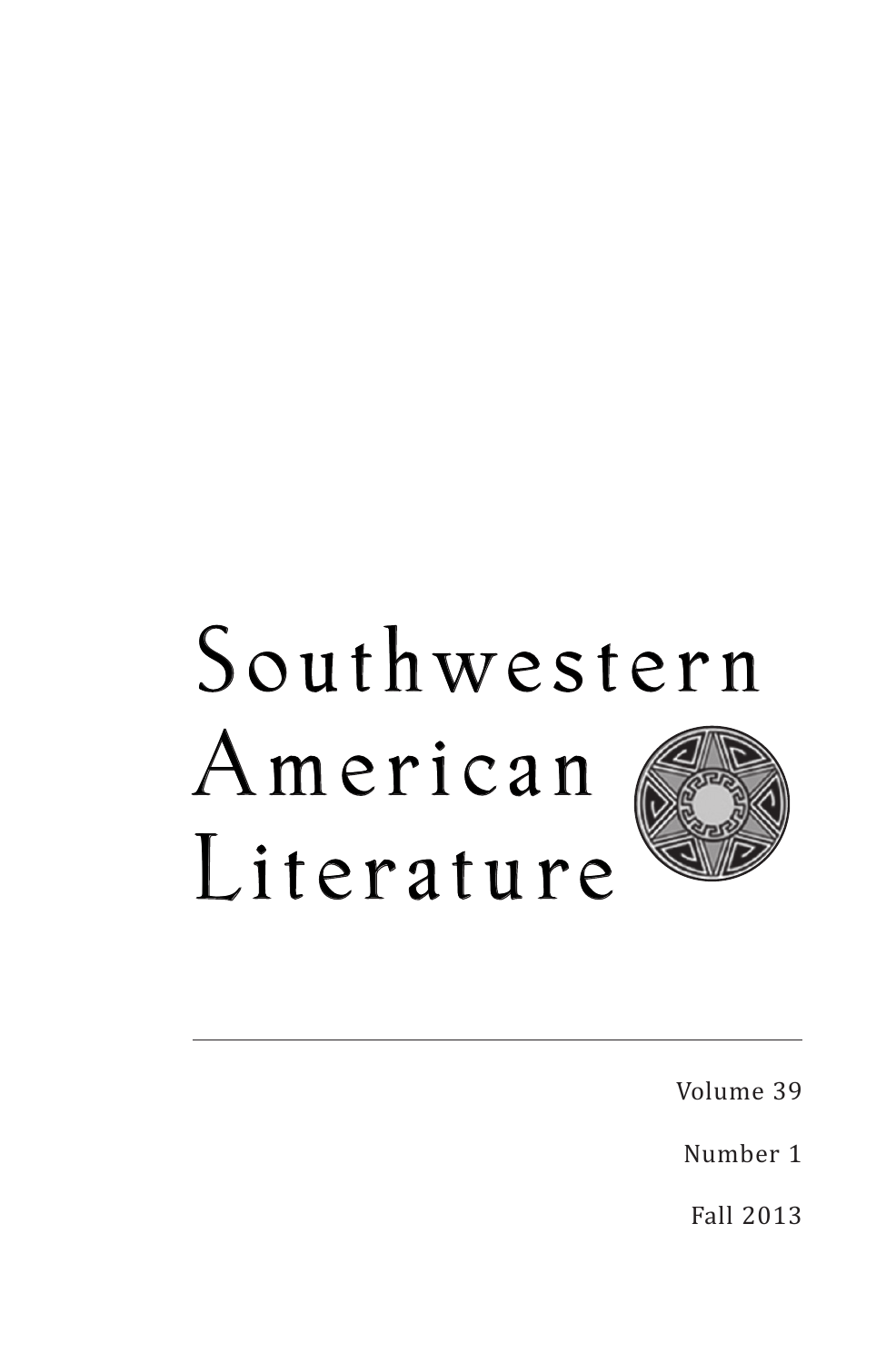## **Southwestern American Literature**

Volume 39 Number 1 Fall 2013

1 Editor-in-Chief Jesús F. de la Teja

Editor William Jensen

Associate Editor Tammy Gonzales

Editorial Fellow Lauren E. Neal

Editorial Advisors Jason Coates Colin Pope

Editorial Assistants Lisa Frackowiak Derrick Heslip Graham Oliver Deanna Rodriguez Meg Seeger Krista Thompson Maddie Williams

Student Assistants Marselena Hernandez Marco Melendez

Cover photograph by Jack Thomas Back photograph by David Latham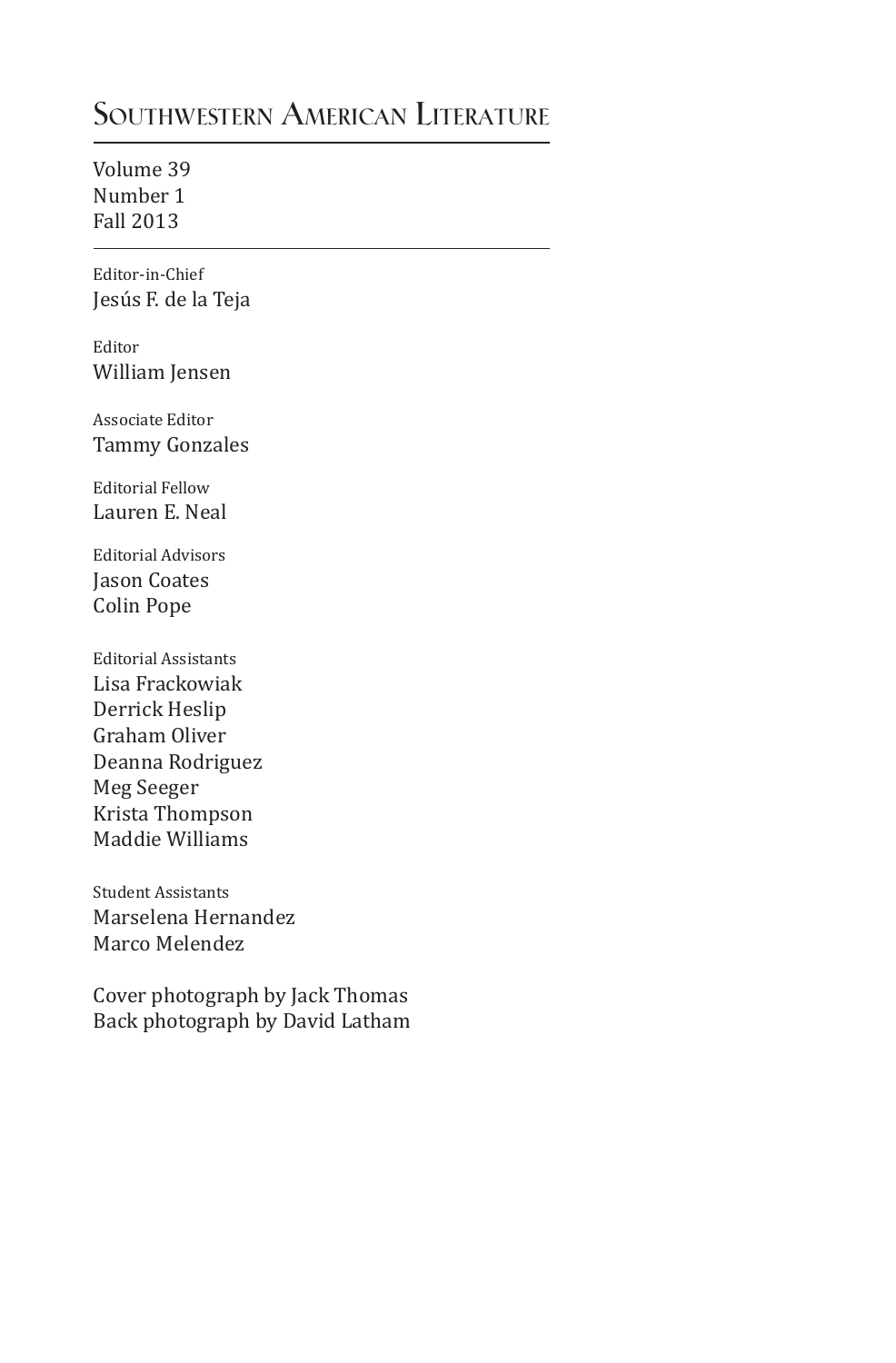

| <b>Editor's Note</b>               |    |                                                                                                   |
|------------------------------------|----|---------------------------------------------------------------------------------------------------|
| William Jensen                     | 5  | More Than Dirt and Cowboys                                                                        |
| <b>Nonfiction</b><br>Joe W. Specht | 7  | Caviar & Chicken Gizzards:<br>Larry McMurtry's Friendship<br>with Susan Sontag                    |
| William Cunningham                 | 14 | "Others Come In":<br><b>Blood Meridian and the Imperial Travel</b><br>Narrative                   |
| <b>Tyler Nickl</b>                 | 26 | "Good Work Properly Done":<br>Irony, Labor, and the Evasion of Class in<br><b>Edward Abbey</b>    |
| Monica<br>Montelongo Flores        | 42 | Placing La Llorona as Curandera:<br>Leslie Marmon Silko's Ceremony<br>and Chicana Cultural Theory |
| <b>Fiction</b>                     |    |                                                                                                   |
| Kali Fajardo-Anstine               | 55 | <b>Sugar Babies</b>                                                                               |
| Jim Finley                         | 68 | Thirteen Miles of Dirt Road                                                                       |
| Allegra Hyde                       | 75 | Ephemera                                                                                          |
| <b>Poetry</b><br>Jeffrey Alfier    |    | 86 Cochise County July                                                                            |
| Zachary Perron                     | 87 | <b>Broken Cowboys</b>                                                                             |
| Gila Mon                           | 88 | Life Direct                                                                                       |
| Dave Nielsen                       | 90 | July on Ephraim Mountain                                                                          |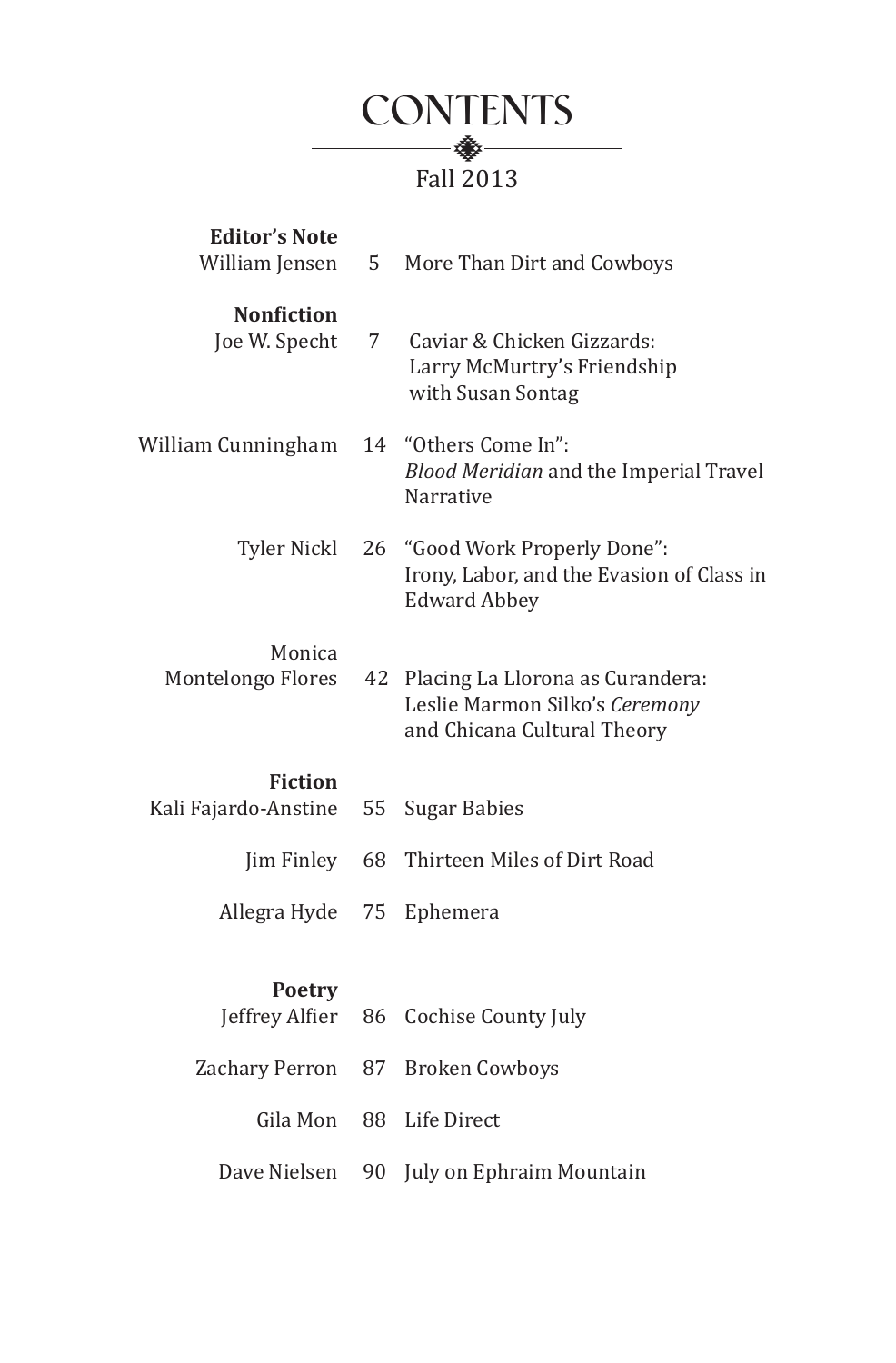| <b>In Memoriam</b><br>Mark Busby     | 91 | Remembering John Graves                                                                                                                                                              |
|--------------------------------------|----|--------------------------------------------------------------------------------------------------------------------------------------------------------------------------------------|
| <b>Book Reviews</b><br>Dave Oliphant | 93 | In A Kingdom of Birds by Ken Fontenot                                                                                                                                                |
| Gene Fowler                          | 97 | On The Edge: Water, Imigration,<br>and Politices in the Southwest<br>by Char Miller                                                                                                  |
| Elvin Holt                           | 98 | Contrary People: A Novel<br>by Carolyn Osborn                                                                                                                                        |
| Octavio Quintanilla                  |    | 101 Natural Takeover of Small Things<br>by Tim Z. Hernandez                                                                                                                          |
| Francis X. Galán                     |    | 104 Native and Spanish New Worlds:<br>Sixteenth-Century Entradas in the American<br>Southwest and Southeast<br>edited by Clay Mathers, Jeffrey M. Mitchem,<br>and Charles M. Haecker |
| Colin Pope                           |    | 106 A Tongue in the Mouth of the Dying<br>by Laurrie Ann Guerrero                                                                                                                    |
| Jason Rocha                          |    | 108 Road to Nowhere and Other Stories From<br>the Southwest<br>edited by D. Seth Horton and<br>Brett Garcia Myhren                                                                   |
| Chris Margrave                       |    | 109 Falling in Love with Other Prisoners<br>by Gwendolyn Zepeda                                                                                                                      |

**Contributors** 112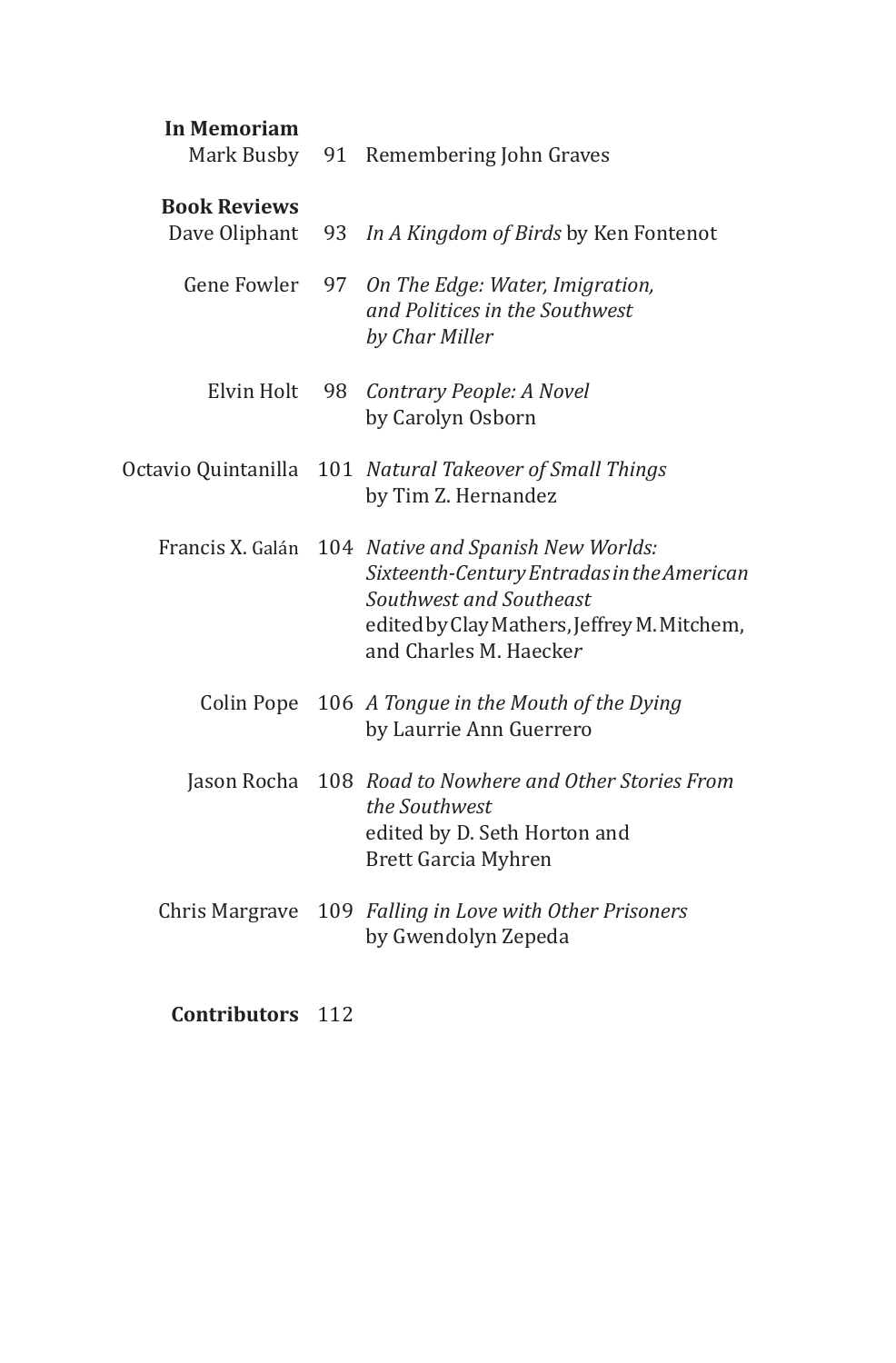## **CONTRIBUTORS**



*Jeffrey Alfier* has work appearing or forthcoming in *Iron Horse Literary Review*, *Poetry Ireland Review*, *South Carolina Review*, and *Tulane Review*. His first full-length book of poems, *The Wolf Yearling*, is forthcoming from Pecan Grove Press. He is founder and co-editor of *San Pedro River Review*.



*Will Cunningham* is currently pursuing his PhD in Literature at the University of Kansas. While his specific research interests generally lie in the intersection of African American and Southern Literature, he often finds himself engaging a much broader field of 20th century American literature.



*Kali Fajardo-Anstine* earned her MFA from the University of Wyoming. Her fiction has appeared or is forthcoming in Bellevue Literary Review, Kartika Review, and The Idaho Review. She is the 2013/2014 Hub City Writers Project writer-in-residence. Kali is from Denver, Colorado.



*Jim Finley* came of age during the 50s in flat, dustblown Stonewall County, Texas. I loved and hated, suffered and benefited, from the fate of time and place. Such dictates so much the inescapable mark of experience. Retiring after 45 years in college classrooms, I now have more time for the blank page, to which I am drawn like a bat to a cave. Like the bat, I have such a distinctive homeland.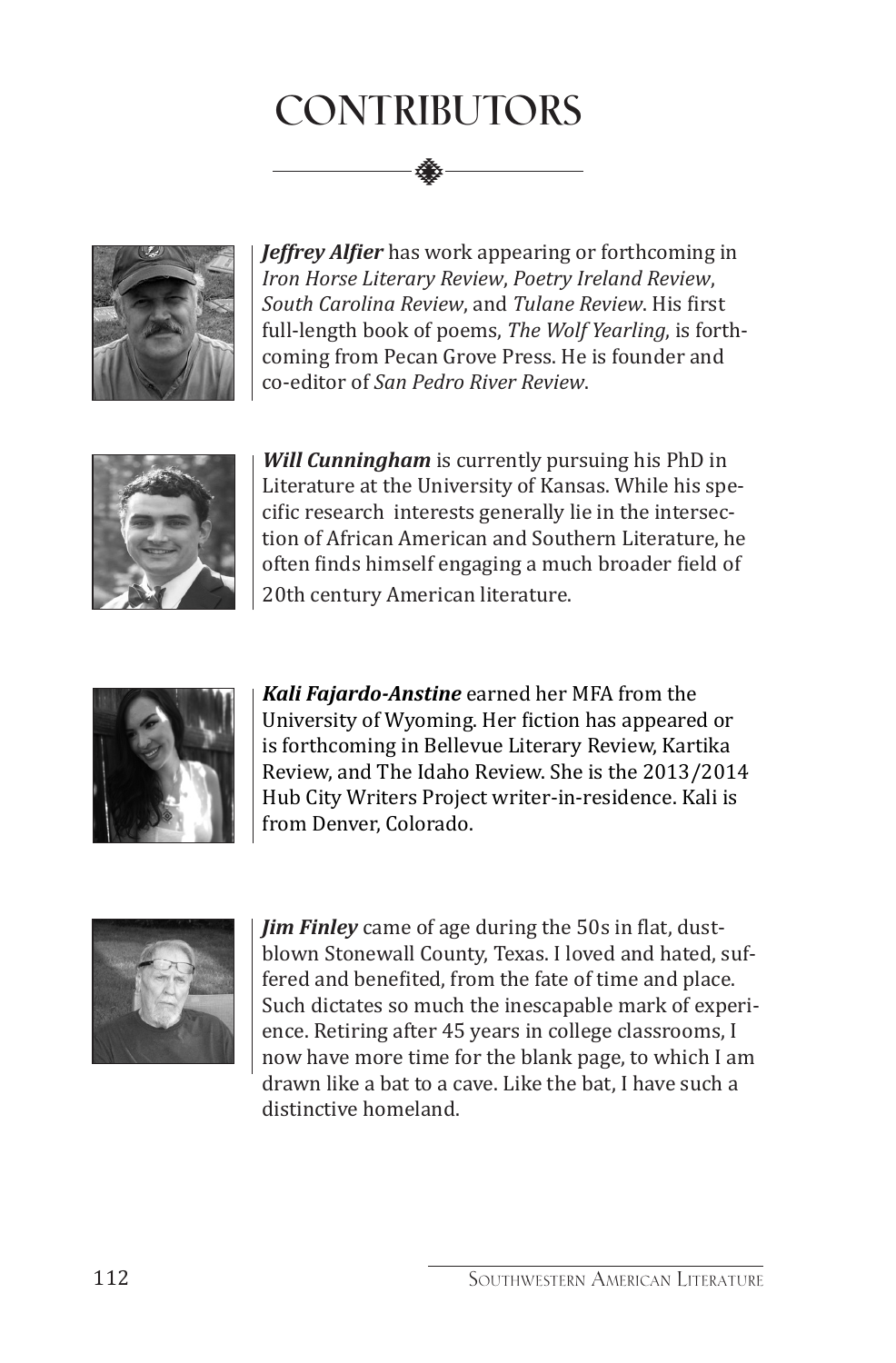*Allegra Hyde* is currently pursing an MFA in fiction at Arizona State University, where she was recently awarded the Swarthout Prize in fiction. Her stories and essays have appeared in Bellevue Literary Review, Grist Journal, Hobart, and elsewhere. She serves as prose editor for Hayden's Ferry Review.

*Gila Mon* is a high school teacher in Payson, Arizona. As an undergraduate at Arizona State University, he began writing poetry and has participated in several public readings throughout the state. His poems have appeared in Comstock Review, Astropoetica, Blazevox, Hoot Review, and several regional publications. He maintains a blog of works-in-progress at dreaminginsatellite.blogspot.com.

*Monica Montelongo Flores* is a doctoral student in the department of English at Texas Tech University. She specializes in the fields of Chicana/o Literature, Literature of the U.S. Southwest and Cultural Studies. Her current research focuses on the intersections between Chicana Cultural Theory and American Literature and Film.

*Tyler Nickl* is a PhD Student in Literature and Environment at the University of Nevada-Reno and a former book review fellow for Western American Literature. His research focuses on the influences of work and class identity upon cultural production in the North American West.